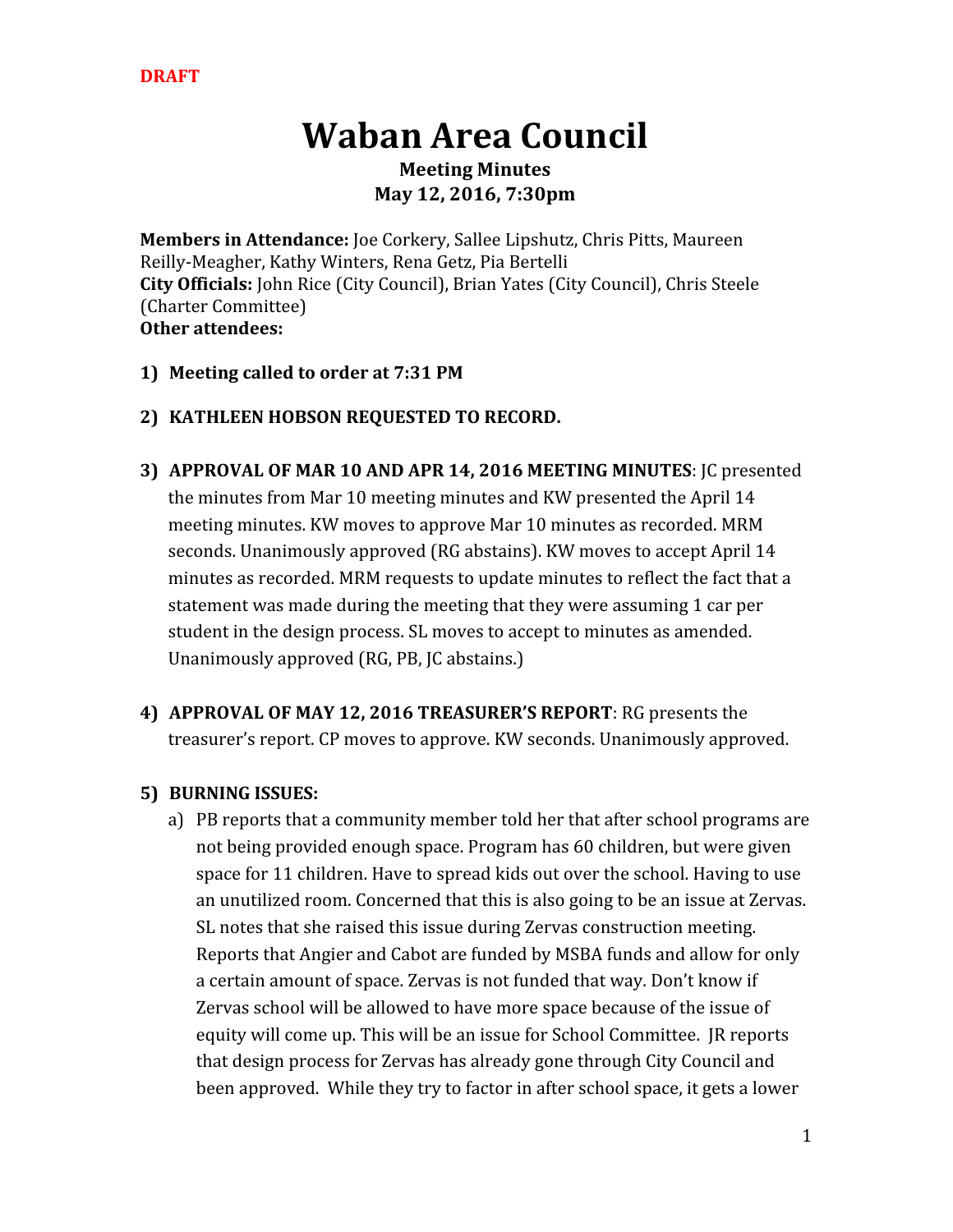priority than classrooms, SPED space, etc. At Angier, they should be able to use the entire first floor as that is a community space. JR will follow up with Peter who runs after school program at Angier to meet with Principal Lamberti.

- b) MRM wanted to know if any follow up has happened on meeting with Shane Mark on timing of lights on Beacon St. JR reports that a lot of work has happened on lights, especially around the beeping noise; however, he drove through the other day and Beacon St was stopped even though no other cars present.
- c) MRM noted that there is a need for a no right on red sign at intersection in front of Church. JR will follow up on that.
- d) MRM wanted to know if there has been any follow up on the median extension on Rt 9 from Shane Mark. SL reports that she has not had any response as of yet. JR thinks need to email Shane again on this for a status update. JR reports that Councilors have not been updated on Add-a-Lane in about a year. SL reports that no signage has been provided that says no trucks on Quinobequin. BY says that Bill Paille had said that it should be done, but three weeks later, he was no longer working for the City. Visible signs need at the start at Rt 16 to ensure truck drivers have an option to avoid Quinobequin before seeing the sign.
- e) SL reports that Representative Balser stated that money existed to bring ADA compliance to T stations. Need to write letters for that.
- **6) MAY AND JUNE MEETING SCHEDULE:**SL reports that WAC will be having a special meeting to address concerns about the Zervas project related to streets other than Beethoven. This is a follow-on meeting as the prior meeting focused almost exclusively on Beethoven St. SL reports that regular monthly meeting will be held on June 16th instead of June 9th.

#### **7) WAC FUNDRAISING FOR ISLAND ACROSS FROM ANGIER AT VILLAGE DAY:**

SL reports that she and MRM have been meeting with two members of WIS and the city regularly. Learned early on that they need a schematic design. Were able to get a person to donate that work. SL presented the preliminary schematic design. JR notes that it is important that design must be low maintenance because Parks & Recs. JC suggest that this is well suited to a Kickstarter-type campaign with pledges. SL moves that WAC request pledges for fundraising on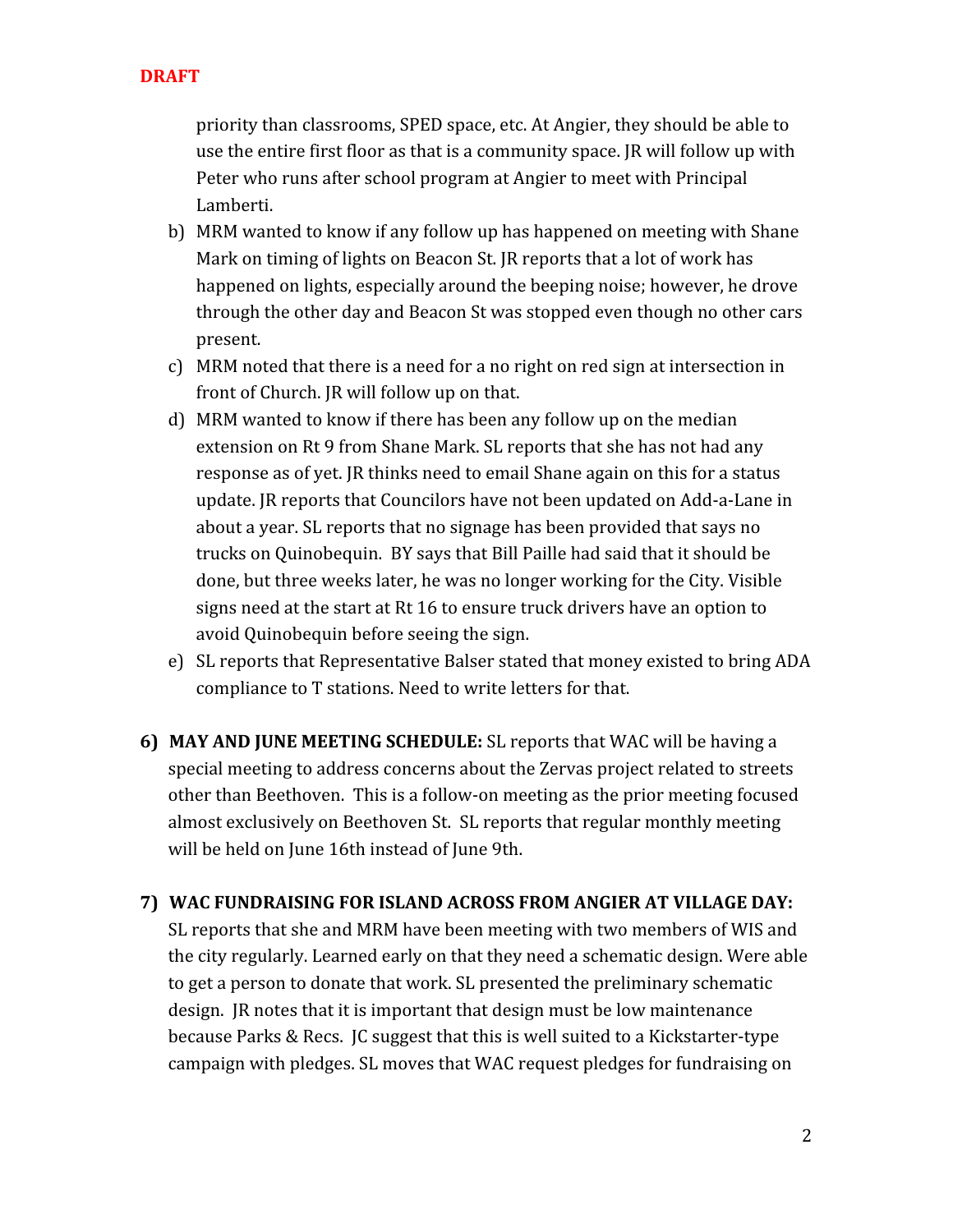#### **DRAFT**

Waban Village Day for this. PB seconds. Unanimously approved.

- **8) APPOINTMENT OF COMMITTEE TO CONSIDER ESTABLISHING WABAN HISTORIC DISTRICT:**SL reports that Waban Visioning group has a lot of interest in this. CP reports that there will be a talk on May 15 discussing historic districts with representatives from each of the historic districts in Newton. Reports that Historic District offers a higher level of protection. Thinks this is something tangible that this could be started. There is already some impetus for this in the community. CP planning to poll people electronically. SL says to make sure that it is done securely to capture the information accurately. SL is this a state or city district. BY this would be a city district approved by the city council. MRM asks CP if he was going to get survey out committee before putting information from visioning council out. CP states that while it was desired to get out, it has been very difficult to get a survey done, especially in a fashion that doesn't appear to have an agenda. MRM requests that the living document be presented to WAC before it is put online. SL states that committee will be formed and chaired by RG.
- **9) LETTER TO PLANNING DEPT RE: STAPLESCRAFT HOUSE AT 1615 BEACON**

**ST:** KW reports that developer filed application with Mass Housing Partnership (MHP) on April 19th which initiated 30 day review period where they will take comments from local boards and planning department. Subsidizing agency has to make a number of findings to issue an eligibility letter. Most issues are about funding, financial feasibility, etc. Most relevant to community is that is that it is conceptual appropriate to the community. To make that finding, they conduct a site visit. That was conducted this morning. Two reps from MHP, plus an outside consultant, law department, 3 city councilors (JR, BY, and Dick Blazar), 3 WAC councilors (KW, SL, RG), and 1 direct abutter. KW thought site visit went very well and that they look at design closely. KW reports that all public comments are due tomorrow. KW presented the letter for discussion. After extensive discussion, RG moves to accept the letter as amended. CP seconds. JR and BY note that they are willing to sign onto this letter. Motion carries (KW, JC, CP, SL, RG vote yes. PB, MRM vote no).

**10) DISCUSSION OF PUBLIC PROCESS OF STREET DESIGN APPROVAL FOR ZERVAS:** SL reports that a lot of people attended meeting and that consensus was the plan being offered was not what the committee being wanted. JR